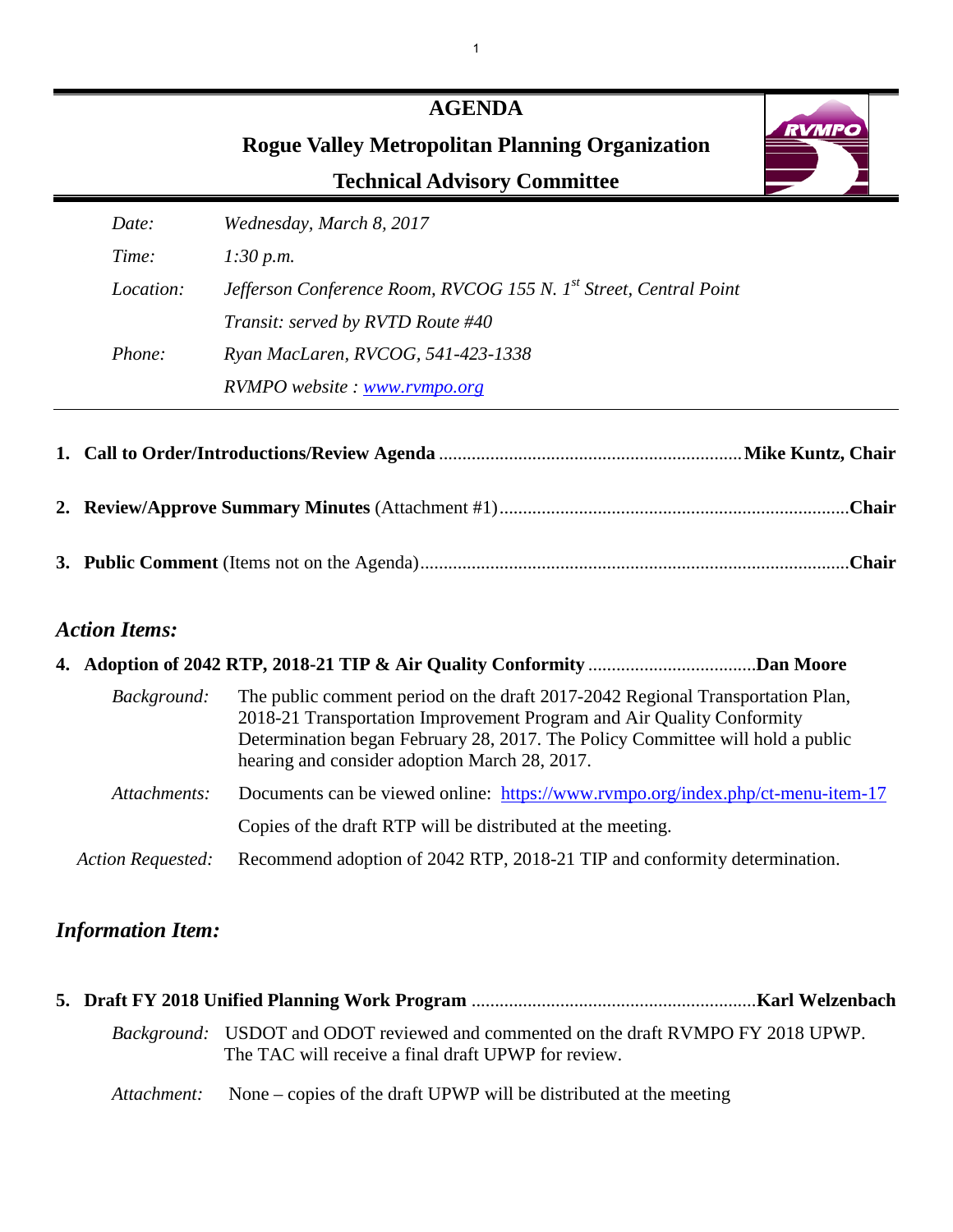2

*Action Requested:* None - A recommendation on the draft UPWP will be sought in April.

- **6. MPO Planning Update** ................................................................................................ **Karl Welzenbach**
- **7. Public Comment** ............................................................................................................................... **Chair**
- **8. Other Business / Local Business** ..................................................................................................... **Chair**

Opportunity for RVMPO member jurisdictions to talk about transportation planning projects.

- **9. Adjournment** .................................................................................................................................... **Chair**
	- The next regularly scheduled RVMPO TAC Committee meeting: Wednesday, April 12, at 1:30 p.m. in the Jefferson Conference Room, RVCOG, Central Point.
	- The next RVMPO Policy Committee meeting is scheduled for March 28, at 2:00 p.m. in the Jefferson Conference Room, RVCOG, Central Point.
	- The next RVMPO PAC meeting is scheduled for Tuesday, March 21, at 5:30 p.m. in the Jefferson Conference Room, RVCOG, Central Point.

IN COMPLIANCE WITH THE AMERICANS WITH DISABILITIES ACT, IF YOU NEED SPECIAL ASSISTANCE TO PARTICIPATE IN THIS MEETING, PLEASE CONTACT RVCOG, 541-664-6674. REASONABLE ADVANCE NOTICE OF THE NEED FOR ACCOMMODATION PRIOR TO THE MEETING (48 HOURS ADVANCE NOTICE IS PREFERABLE) WILL ENABLE US TO MAKE REASONABLE ARRANGEMENTS TO ENSURE ACCESSIBILITY TO THIS MEETING.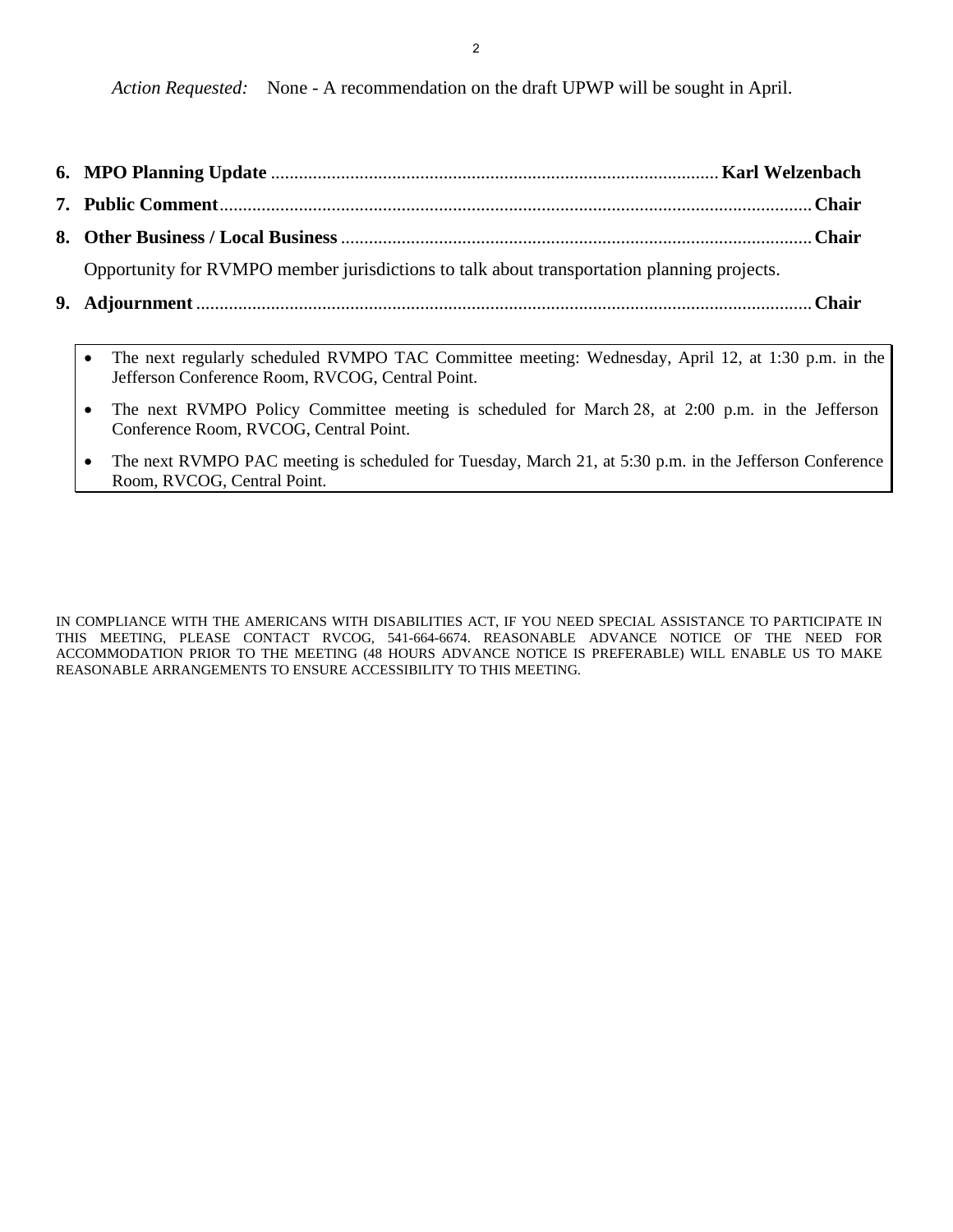

**SUMMARY MINUTES** *Rogue Valley Metropolitan Planning Organization Technical Advisory Committee*

#### **February 8, 2017**

*The following people were in attendance:* 

#### **RVMPO Technical Advisory Committee**

#### *Voting Members in Attendance:*

Mike Kuntz, Chairman Jackson County John Vial for Kelly Madding Jackson County Paige Townsend RVTD Mike Upston Eagle Point Ian Horlacher ODOT Jamie McLeod Phoenix Alex Georgevitch Medford Josh LeBombard DLCD Tom Humphrey Central Point Kyle Kearns Medford

#### **Others**

Mike Montero **Montero & Assoc.** Jasmine Harris Federal Highways

#### **RVCOG Staff**

Karl Welzenbach, Dan Moore, Ryan MacLaren, and Bunny Lincoln

#### **1. Call to Order / Introductions**

Chairman Mike Kuntz called the meeting to order at 1:35 p.m. Those present introduced themselves.

#### **2. Review/Approve Minutes**

**On a motion by Tom Humphrey seconded by Alex Horlacher, the minutes of the January 11th meeting were tabled until the March meeting to allow for the tape to be reviewed and edits made.** 

**3. Public Comment -** None.

#### *Action Items:*

**4. Election of 2017 Chair & Vice Chair**

#### **Chairman –**

**On a motion by Tom Humphrey, seconded Ian Horlacher, Jon Sullivan was nominated to be the 2017 Chairman.** 

**After discussion on whether Mr. Sullivan was interested in the Chairmanship the motion was defeated on a raised hands vote.**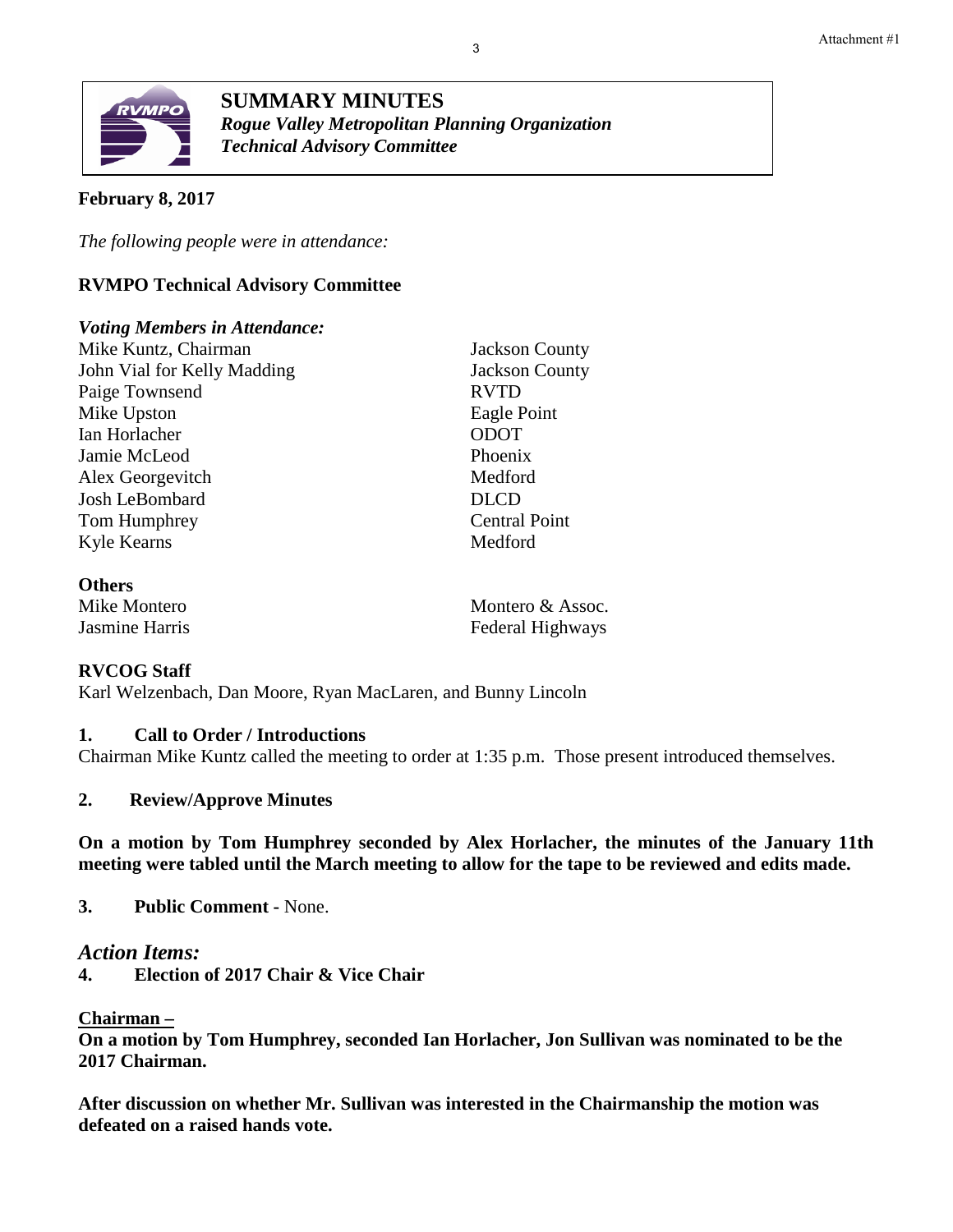#### **Chairman –**

**On a motion by Paige Townsend, seconded by Mike Upston, the Committee unanimously elected Mike Kuntz as 2017 TAC Chairman. John Sullivan was unanimously elected as 2017 TAC Vice Chairman. The motion passed unanimously.**

### **5. Proposed RVMPO Dues / Review Draft Work Plan 2016-2017**

Staff proposed maintaining the dues formula and rate that was approved by the Policy Committee in December 2013. The rate, \$0.16 per capita, would generate a total of \$28,104 for the 2017-18 fiscal year. Table 1, below, summarizes population and proposed dues for each jurisdiction. Population estimates are certified July 1, 2016 from Portland State University.

| <b>Jurisdiction</b>   | <b>Population</b> | Dues/Capita | FY<br><b>Proposed</b> | <b>FY 2016 Dues</b> | <b>Dues Change</b> |
|-----------------------|-------------------|-------------|-----------------------|---------------------|--------------------|
|                       |                   |             | <b>2017-18 Dues</b>   |                     |                    |
| <b>Ashland</b>        | 20,620            | \$.16       | \$3,299               | \$3,265             | \$34               |
| <b>Central Point</b>  | 17,685            | \$.16       | \$2,814               | \$2,798             | \$16               |
| <b>Eagle Point</b>    | 8,765             | \$.16       | \$1,402               | \$1,391             | \$11               |
| <b>Jacksonville</b>   | 2,920             | \$.16       | \$467                 | \$461               | \$6                |
| <b>Medford</b>        | 78,500            | \$.16       | \$12.560              | \$12,425            | \$135              |
| <b>Phoenix</b>        | 4.585             | \$.16       | \$734                 | \$724               | \$0                |
| <b>Talent</b>         | 6,305             | \$.16       | \$1,009               | \$1,003             | \$6                |
| <b>Jackson County</b> | 36,367            | \$.16       | \$5,819               | \$5,738             | \$81               |
| <b>Total</b>          | 175,647           |             | \$9,656               | \$8,388             | \$289              |

All population estimates are Portland State University certified July, 2016

Dues provide funding for general operations, primarily activities that require local funds including lobbying and local match obligations. Dues pay for Policy Committee participation in advocacy activities for which federal funds cannot be used, including the Oregon MPO Consortium, the Association of MPO's and the West Coast Corridor Coalition. Dues can also be used to supplement the MPO's planning budget. Table 2 summarizes anticipated use of FY2018 member dues.

#### **Table 2. – Dues Estimates**

| <b>Policy Committee Dues, Travel; state, regional national</b> | \$11,241.41         |
|----------------------------------------------------------------|---------------------|
| <b>UWPW Work Activities Support</b>                            | \$16,862.11         |
|                                                                | Total   \$28,103.52 |

Karl Welzenbach also presented the draft 2017-18 UPWP to the Committee, asking for them to provide suggestions and comments to the Staff before it is finalized. He also stated that he would be happy to modify **Table 1** to create additional categories, including two lines for carryovers.

#### **Attachment #3 included Table 1 - RVMPO FY 2018 UPWP Budget – Transportation Planning Funds by Source & Activity**

## **Table 2 - 2016 UPWP Status, 2017-18 - Proposed Program Activity**

The draft UPWP will be submitted for review by federal and state planning partners (Federal Highway Administration, Federal Transit Administration and ODOT). Staff is asking jurisdictions, to suggest changes to the draft UPWP, which could be incorporated into a final draft for public hearing in April.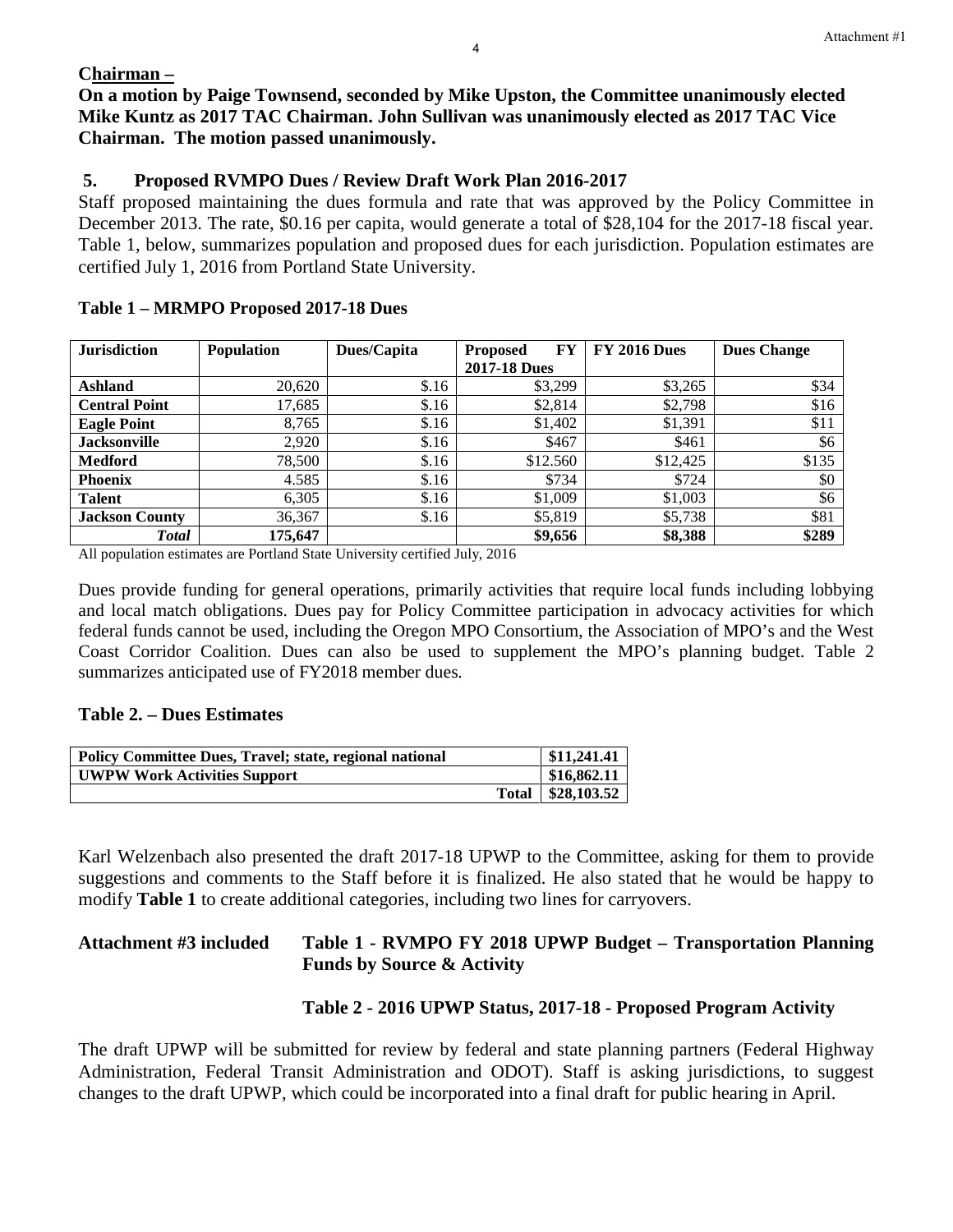## **On a motion by Mike Upston, seconded by Tom Humphrey, the proposed RVMPO Dues/Review Draft Work Plan 2016-2017 were recommended for approval by the Policy Committee.**

Alex Georgevitch mentioned his ongoing concern that perhaps the dues should be indexed or raised to create a reserve. Dan Moore shared that there is a reserve, although it is not shown in the UPWP. It is included in the RVCOG budget. The UPWP budget is also part of the RVCOG budget. Mr. Moore again shared that there is a dues carryover/reserve. Mr. Welzenbach offered to make a presentation on this issue at a future meeting, after the COG financial system revamp is completed.

#### **The motion passed voice vote. ODOT abstained.**

# *Information Item(s):*

#### **6. Review of Draft 2017-42 RTP & 2018-21 TIP Project Lists**

Dan Moore presented the final draft of the 2017-42 RTP, and the 2018-21 TIP project lists were presented for TAC review before being included in the draft documents for adoption in March, 2017. Short, medium and long range (2017-42 RTP) projects, Tier 2 (2017-42) projects, and 2018-21 TIP projects were presented in spreadsheets for each jurisdiction/agency. **(Agenda attachment #4.)** Several columns will be added to the spreadsheets showing Federal funds allocated to the RTP projects. He then went through the spreadsheet to entertain any comments/questions:

- **Ashland** no comments offered
- **Central Point:**

John Vial asked about the project at East Pine & Hamrick (Costco). Tom Humphrey explained the project details. No federal funds will be used, the project is not regionally significant by definition, and no capacity will be added. Therefore and the project will be exempt from conformity requirements, and is not federally required to be in the RTP. Signalization will be modified at a later date. Karl Welzenbach said that the Costco information was not part of the RTP base, and is only using local funds. Any intersection improvements associated with Costco are not an issue at this time.

**General Comment:** Ian Horlacher spoke on behalf of ODOT expressing the hope that better project coordination consistency can be reached between ODOT and local jurisdictions in the future.

• **Eagle Point:** Ian Horlacher commented that Stevens Road (#330) is categorized differently (arterial Vs collector) in the RTP and TSP. Projects # 347-351 are in the RTP, but not in the TSP, nor shown to be financially constrained. Mike Upston said that the City plans on updating the TSP to correct the Stevens Road discrepancy. Mr. Horlacher will send an email to Robert Miller about resolving the issues with Projects #347-351.

**General Comment(s):** Alex Georgevitch mentioned the funding deficit in some of the projects and asked why there were Dan Moore shared that this goes back to the 2013 RTP and the process that was used to constrain the projects ion order to constrain the entire Plan, and that federal funds would be used to put projects into the Plan so that they would be ready when funds did become available. Mr. Georgevitch said that this concerned him. Mr. Welzenbach shared that funding pre-allocation is not legal, but that that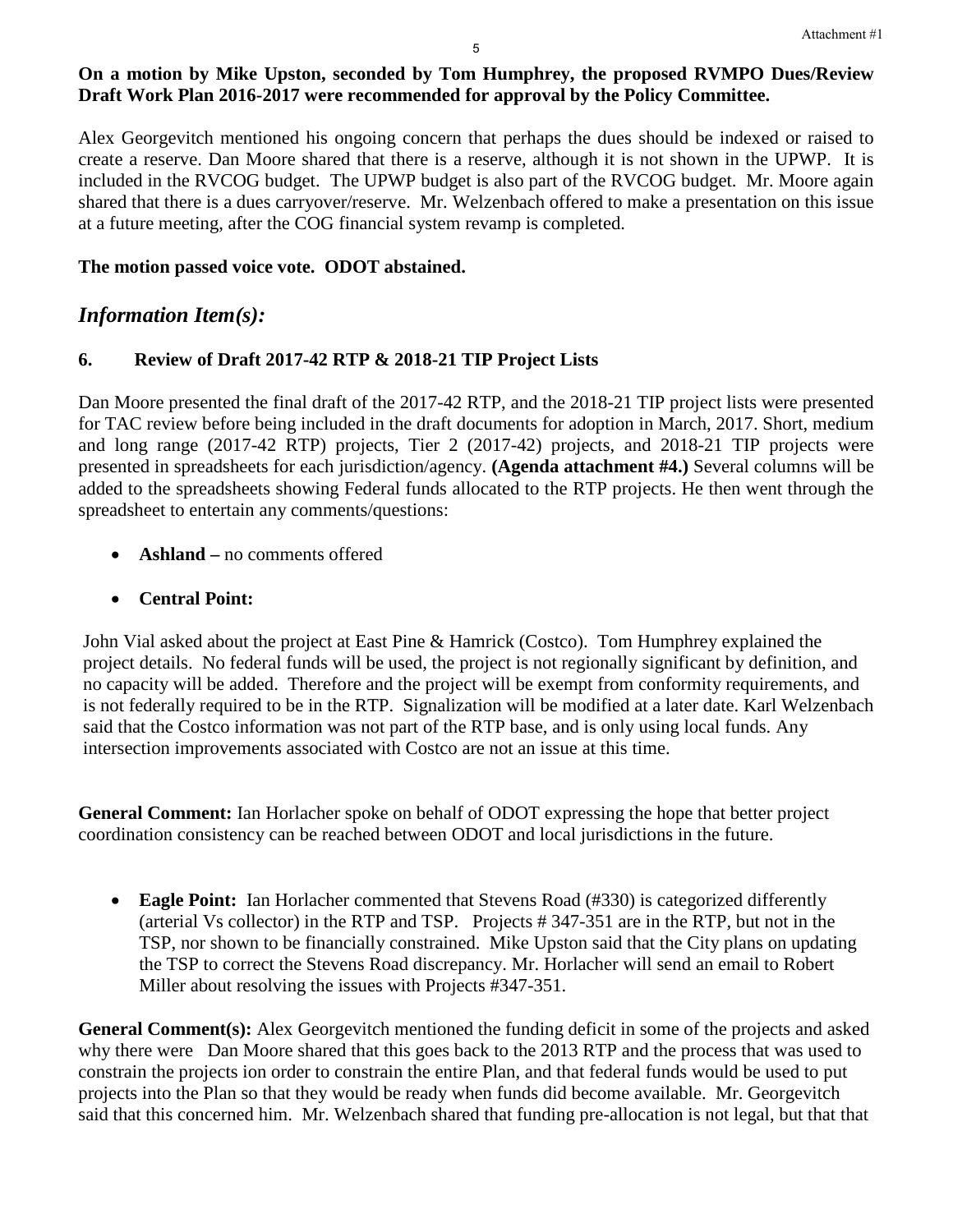existing listing method does not meet the definition of pre-allocation. Staff and Committee members discussed the funding, deficits and how the project list was balanced over the short, medium and long range designations. Mr. Welzenbach also shared that there were extra dollars left "on the table", and that new projects should be submitted because it was easier to remove a project from the list, than to try to add one later. He also explained that the first ten years in a Plan are the most important because updates, etc. occur several times within that time frame. Federal rules call for project identification over 25 years, and that money is available to cover their costs. Future dollars cannot be spent in advance of the year in which they are listed in the Plan. John Vial asked how a ten year, fiscally constrained list could effectively be created. Tom Humphrey said that is why TSPs are so critical for selecting projects to be forwarded to the MPO. Dan Moore gave an explanation for the previous MPO processes used to update the RTP. Frustration was expressed on the "educated guess" factor involved in creating a 25 year Plan.

John Vial asked if Staff could create some sort guidelines to assist those involved in the project list creation. In order to bring the discussion to an end, it was suggested that a series of additional discussions (in a workshop format) might be warranted to review and refine the current system. Mr. Welzenbach said that he would be happy to share how others manage this process.

Jamie McLeod said that she appreciated the regional needs approach, and that she felt there was a lot of value in considering the broader perspective.

Mr. Moore will take out the individual federal allocations, and summarize them at the end of the list as short, medium and long range summary figures.

In response to a question from John Vial, it was explained that the "funds available" numbers came from the individual jurisdictions. Alex Georgevitch talked about how Medford reached its figures, including its \$10 million loan, operations and improvement projects using street utility fees.

Jasmine Harris (FHWA) said that the fiscal constraint methodology on the part of the MPOs is not always clear, and the importance of her agency being able to easily verify "fiscal constraint" Dan Moore said that every RTP since 1997 every RTP has been fiscally constrained, making the discussion somewhat ridiculous. He went on to explain in more detail how Staff has created the spreadsheets for the process during each update.

Ms. Harris commented on how Metro and other MPO are working to better demonstrate fiscal constraints, and how the FHWA reviews their plans.

Staff asked that comments/changes to listed projects be turned in by close of business on Monday, Feb.  $13<sup>th</sup>$ . The Policy Committee will conduct the public hearing on March  $28<sup>th</sup>$ .

Alex Georgevitch asked if a notation could be made to explain that Medford's TPS is near completion, and the project list will be completed in the next funding cycle. Dan Moore will add it to the master list.

Paige Townsend will provide Staff with some changes to be made to the list on behalf of RVTD.

**On a motion by Tom Humphrey, seconded by Alex Georgevitch, the Committee recommended Policy Committee approval of the RTP/TIP as presented, with modifications made at the meeting, and further input provided by jurisdiction staff, not adding projects unless they are exempt and do not require future analysis or modeling. The motion passed by majority, with Ian Horlacher voting nay.**